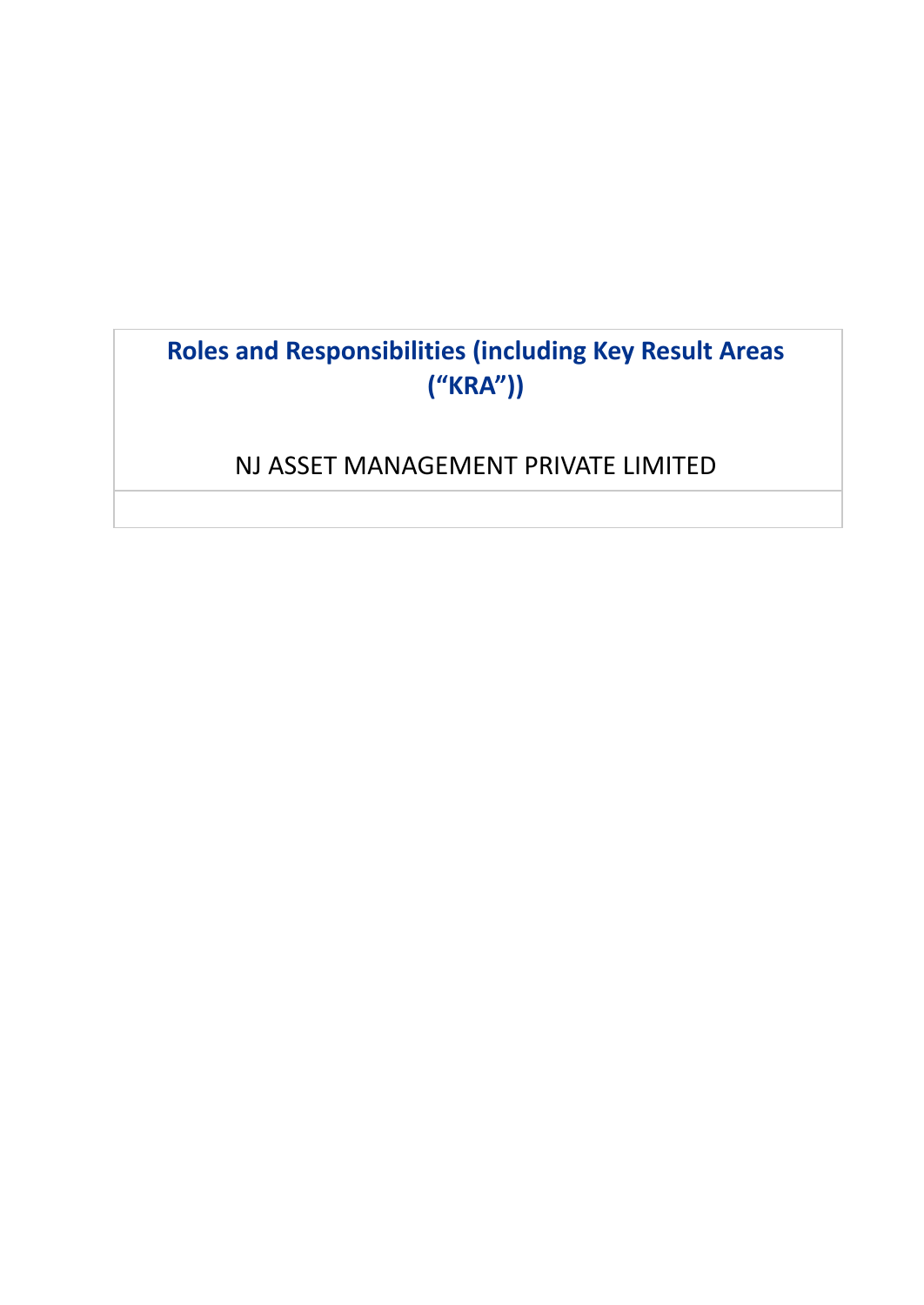#### **1. Objective**

To provide additional roles and responsibilities including KRAs for risk management activities for mutual funds ("MFs") and Asset Management Companies ("AMCs") in accordance with SEBI risk management circular dated 27<sup>th</sup> September 2021.This shall be aligned to the risk management policies and procedures documented by respective AMC for the risk management activities.

## **2. Scope**

This document defines the roles and responsibilities for the following key positions:

- Chief Executive officer ("CEO")
- Chief Risk Officer ("CRO")
- Chief Investment Officer ("CIO")
- Fund Manager ("FM")
- Chief Compliance Officer ("CCO"),
- Chief Operations Officer ("COO"), and
- Chief Financial Officer ("CFO")

#### **3. Roles and responsibilities (including KRAs)**

## **3.1 Chief Executive Officer (CEO)**

- Monitor and manage risk at both AMC and Scheme level
- Review the outcomes of risk management function on a monthly basis.
- Approve roles and responsibility including KRA of Chief Investment Officer ("CIO") and other CXO like Chief Compliance Officer ("CCO") and Chief Operations Officer ("COO"), Chief Financial Officer ("CFO") relating to risk management
- Define Delegation of Power (DoP) framework for daily risk management, reporting and corrective actions and place it with Board of AMC for approval.
- Define risk appetite at AMC and scheme level and place these at the risk committees for approvals.
- Define risk metric for
	- o CIO and Fund Managers
	- o CCO, COO , CHRO
- Review risks events across different functions and approve corrective / recommended actions highlighted by the CIO and other CXOs
- Review identified fraud incidents, loss and near miss incidents along with corrective action plans and report to the risk committee
- Report and escalate corrective actions on major findings to the Board of AMC and Trustee.
- Ensure adherence to the risk management framework of SEBI.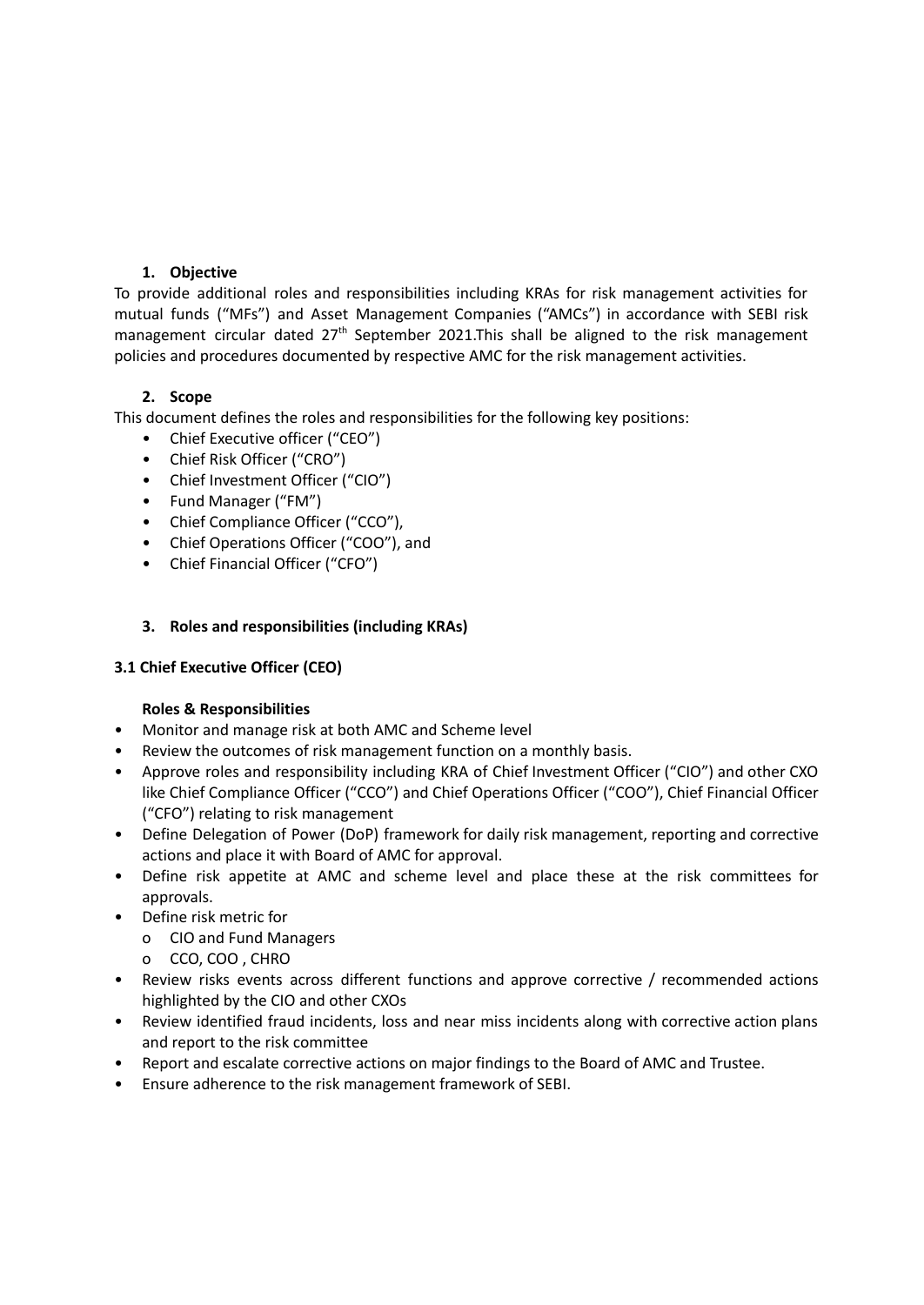#### **Key Result Area**

- Risk incidents / events beyond the defined thresholds or tolerance limits
- Incidents of breach in risk appetite at AMC and Scheme Level
- Frauds, loss and near miss incidents identified across AMC and Mutual Fund
- Timely implementation of action plans beyond timelines approved by the board

#### **3.2 Chief Risk Officer (CRO)**

- Ensure all risk related policies are defined, reviewed, and updated periodically and placed at the relevant risk management committee for approval.
- Responsible for implementation and governance of Risk Management Framework ("RMF") across Asset Management Company ("AMC") and Mutual Fund Schemes
- Responsible for overall risk management related activities of the AMC and Mutual Fund Schemes
- Establishing an organization wide risk conscious culture.
- Formulate and implement structured reporting process for risk monitoring and reporting to CEO, Risk Committees and Board of AMC and Trustee
- Monitor and ensure adherence and compliance to RMF across AMC and Mutual Fund Operations.
- Perform periodic review and update the RMF defined by the AMC and place the same to the Risk Management Committee ("RMC") for approval.
- Formulate and recommend changes to roles and responsibilities including KRAs relating to risk management activities and place these at the RMCs for approval.
- Periodically review the DoP covering the following:
	- o Daily risk management
	- o Daily risk reporting
	- o Corrective actions at the level of Fund manager, CIO and CEO
- Review and suggest changes to the risk appetite and risk metrics for AMC and scheme as defined by the CEO
- Ensure formulation and implementation of adequate mechanism for
	- o Generating early warning signals;
	- o Conducting stress testing for investment, credit and liquidity risks basis approved parameters;
	- o Define the tolerance limits for each of the risk parameters;
	- o Measurement and review of AMC and scheme specific risks including RCSA and the person responsible to monitor the risks;
	- o Assessment and review of credit risk policies
	- o Assess liquidity risk at a scheme level
	- o Alerts pertaining to asset liability mismatch
	- o Formulation of Fraud Risk Registers and Frauds response plan / strategies
	- o Escalation matrix for reporting and resolution of incidents (loss, near miss, fraud etc.)
	- o Ensure review of operations for material outsourced activities atleast on an annual basis;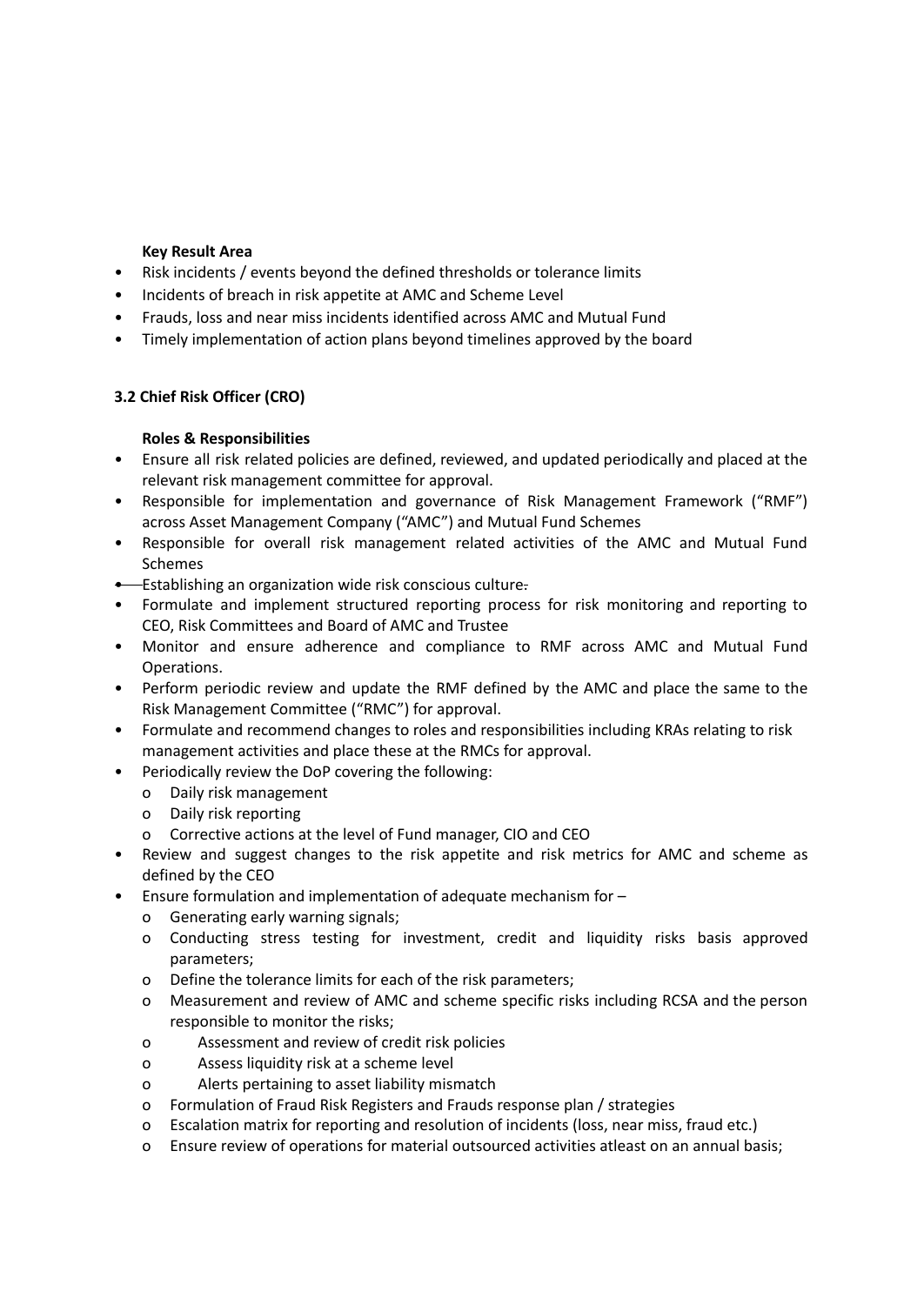- o Adequate framework to detect and prevent security market violation, frauds and malpractices by the AMC and reporting framework on the same to the ERMC and board Trustee on half yearly basis.
- Review and report the following to the ERMC and Board Risk Committee of AMC and Trustee
	- o Risk reports and dashboards capturing deviations to risk thresholds, risk appetite across AMC and Scheme
	- o Results of monitoring of early warning signals by respective functions
	- o Result of stress testing based on defined parameters for investment, credit and liquidity risks, etc.
	- o Internal and external fraud incidents reported / identified by CXOs including evaluation of fraud risk scenarios
	- o Near miss and loss incidents identified and reported by the respective departments
	- o Monitor liquidity risk including asset liability mismatch at a scheme and portfolio level vis-à-vis internally approved and defined liquidity model on a monthly basis
	- o Major findings and corrective actions prepared by the CXOs
	- o Monitor delays in implementation of corrective actions by CXOs
	- o Monitor control breaches as a result of periodic RCSA review and mitigating actions put in place by the management and risk function.
- Independently assess reporting of risks to various committees and CEO.
- Ensure insurance cover is maintained based on AMC and Trustee approval for the MF operations and third party losses
- Report outcomes of the risk management function to the management atleast once a month.
- Approve investment limit setup such as minimum number of stocks/securities, cash (net of derivatives), stocks/securities vis-a-vis benchmark and Beta range, regulatory limits
- Define process to assess the control against each of the identified risk capturing following elements:
	- o Measurement tool for each risk ( RCSA, Stress Testing etc)
	- o Monitoring and reporting frequency
	- o Reporting of breaches
- Identify, assess and estimate emerging risks and their possible impact on AMC and mutual fund schemes
- Report existing and emerging risks associated with the MF and AMC activities in a structured manner to the Board Risk Management Committee of the AMC and Trustee

## **Key Result Area**

- Adherence to the requirements of SEBI risk management circular
- Timely reporting of the results from monitoring of AMC and scheme specific risks such as:
	- o RCSA testing;
	- o Stress testing;
	- o Monitoring of risk thresholds and risk appetite
	- o Monitoring of investment and liquidity risks
	- o Monitoring of EWS by functions;
- Monitor and timely report implementation status of the actions plan committed by the respective functions/ CXOs and reporting of delays, if any
- Timely reporting of risk events to the ERMC and Board Risk Committees
- Adherence to the defined roles and responsibilities and Delegation of Power (DoP)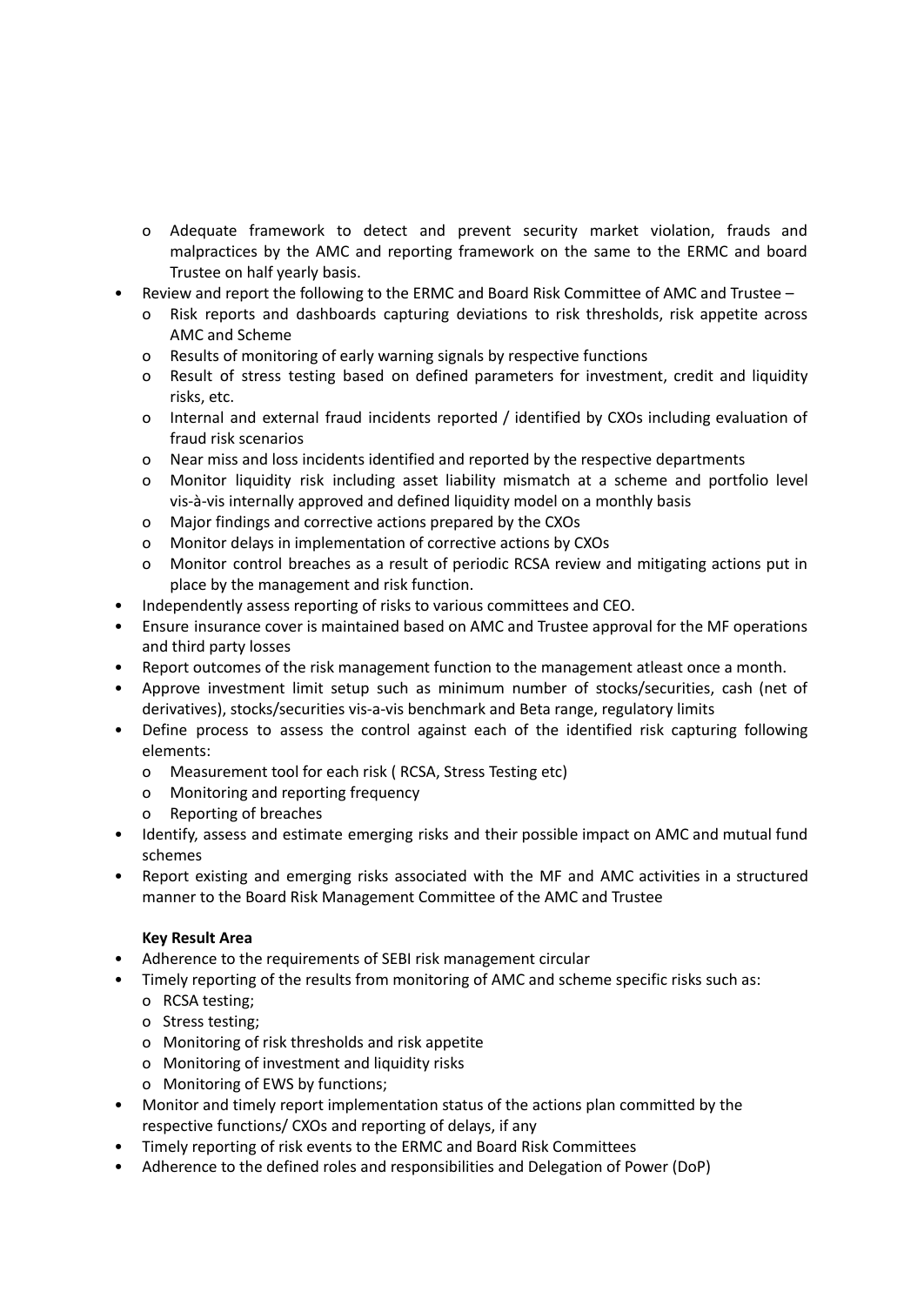• Availability of adequate insurance coverage for MF operations and third-party losses.

# **3.3 Chief Investment Officer (CIO)**

- Ensure adherence to risk management guidelines and risk appetite framework for schemes;
- Ensure daily management of risk and necessary reporting relating to Investment risk of all scheme(s) such as market Risk, liquidity Risk, credit risk etc. and other scheme specific risks (Compliance Risk, Fraud Risk, etc.)
- Review and provide recommendations for changes to the Investment and other policies such as credit risk policy, liquidity risk policy and governance risk policy and place it with Board for approval.
- Ensure implementation of an integrated investment management system across front office, mid office and back office.
- Ensure investment policies are aligned to the investment objectives as documented in the Scheme Information Document ("SID")
- Formulate, review and implement a framework for
	- o Updation / modification in the equity or debt investment universe
	- o Updation in internal investment limits;
	- o Provide relevant information to CRO regarding the risk reports
	- o Quantitative risk analysis (using metrics such as VaR, Sharpe Ratio, Treynor Ratio, Information Ratio, etc.)
	- o Review portfolio concentration and take necessary actions to make adjustments to the portfolio holding
	- o Monitoring risk appetite within the potential risk class of the respective schemes
	- o Assessment of the governance risk of the issuer
	- o Assessing and monitoring risks of investing in multiple markets
	- o Maintenance of all relevant documents and disclosures with regard to the debt and money market instruments before finalizing the deal
- o Ensuring that schemes are managed in line with regulatory requirements
- Manage and monitor investment risks by conducting
	- o Redemption analysis
	- o Investor concentration analysis
	- o Distributor concentration analysis
- Ensure adherence to the "Stewardship Code" and other regulatory updates prescribed by SEBI for mutual funds
- Calculate overall risk by taking in to account the weighted average of
	- o The risk-o-meter and
	- o The events of defaults.
- Ensure periodic reviews and monitoring the following  $$ 
	- o Activities performed by fund managers with respect to risks identification, risk management, reporting and corrective actions.
	- o Review and approve the changes to the risk appetite within the potential risk class of the respective schemes
	- o Exceptions / breaches to the Investment limits and identify and implement corrective actions.
	- o Investment risk for new products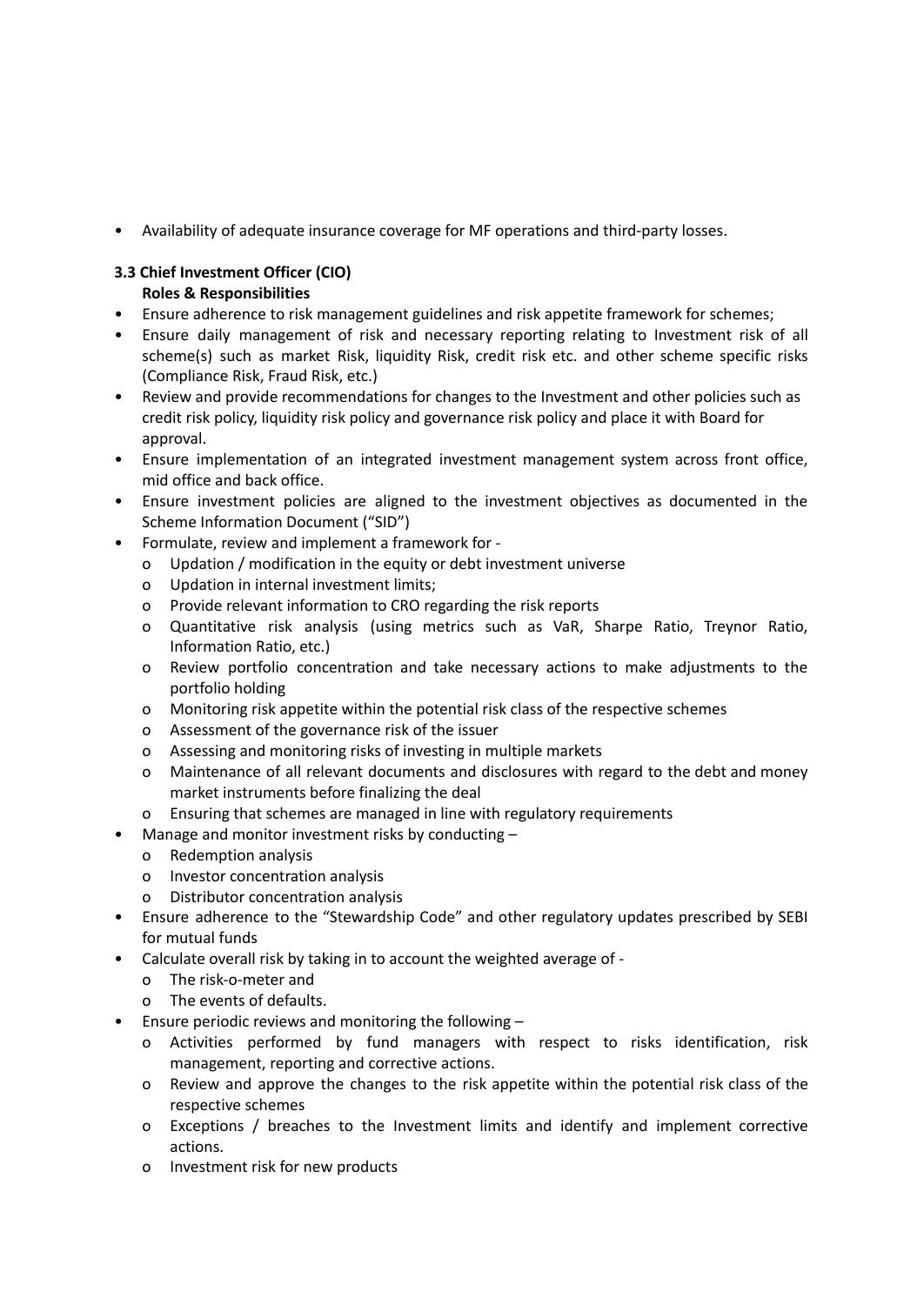- o Implementation of controls around dealing room such as
	- non usage of mobile phones
	- dedicated recorded lines
	- restricted internet access
	- handling of information
- o Ensure adequate due diligence are conducted and documented during inter-scheme transfers
- Monitor exceptions identified on review of the regular risk management activities
- Review adequacy of disclosures made to the investors regarding significant risks such as liquidity, counterparty and credit (quality of investments made mainly debt based on the credit rating), investment, and other risk areas across all schemes.Ensure disclosures made to clients are consistent with investments and holdings
- Ensure that fund managers and dealers comply with Code of Conduct as per Schedule V B of Mutual Fund Regulations.
- Define and set internal limits such as
	- o minimum number of stocks/securities,
	- o cash (net of derivatives),
	- o stocks/securities vis-a-vis benchmark and
	- o Beta range
- Report the key risk identified and corrective actions taken to the CEO and CRO.
- Define the responsibilities of the Fund Managers.

#### **Key Result Areas**

- Adherence to the SEBI risk Management circular
- Adherence to investment risk tolerance limits
- Compliance with investment limits such as
	- o Single Issuer Limit
	- o Group Issuer Limits
	- o Counter party
	- o Sector limits
	- o Rating linked limits
	- o Liquidity limits
	- o Asset Allocation limits as per SID
	- o Internal investment norms
	- o Stress testing
	- o Market capitalization limits
	- o Other internal/ regulatory limits
- Instances where security perfection is pending beyond defined timelines
- Timely implementation of remediation actions plan relating to the investment function.
- Instances of fraud, near miss and loss events relating to investment activities resulting in losses
- Instances of breach in dealing room controls
- Timey reporting of risk incidents to CEO / CRO
- Adequate risk reporting to the investors
- Monitoring of requirements prescribed under the stewardship code
- Risk incidents / events beyond the defined thresholds or tolerance limits
- Instances of breach in covenant monitoring and action taken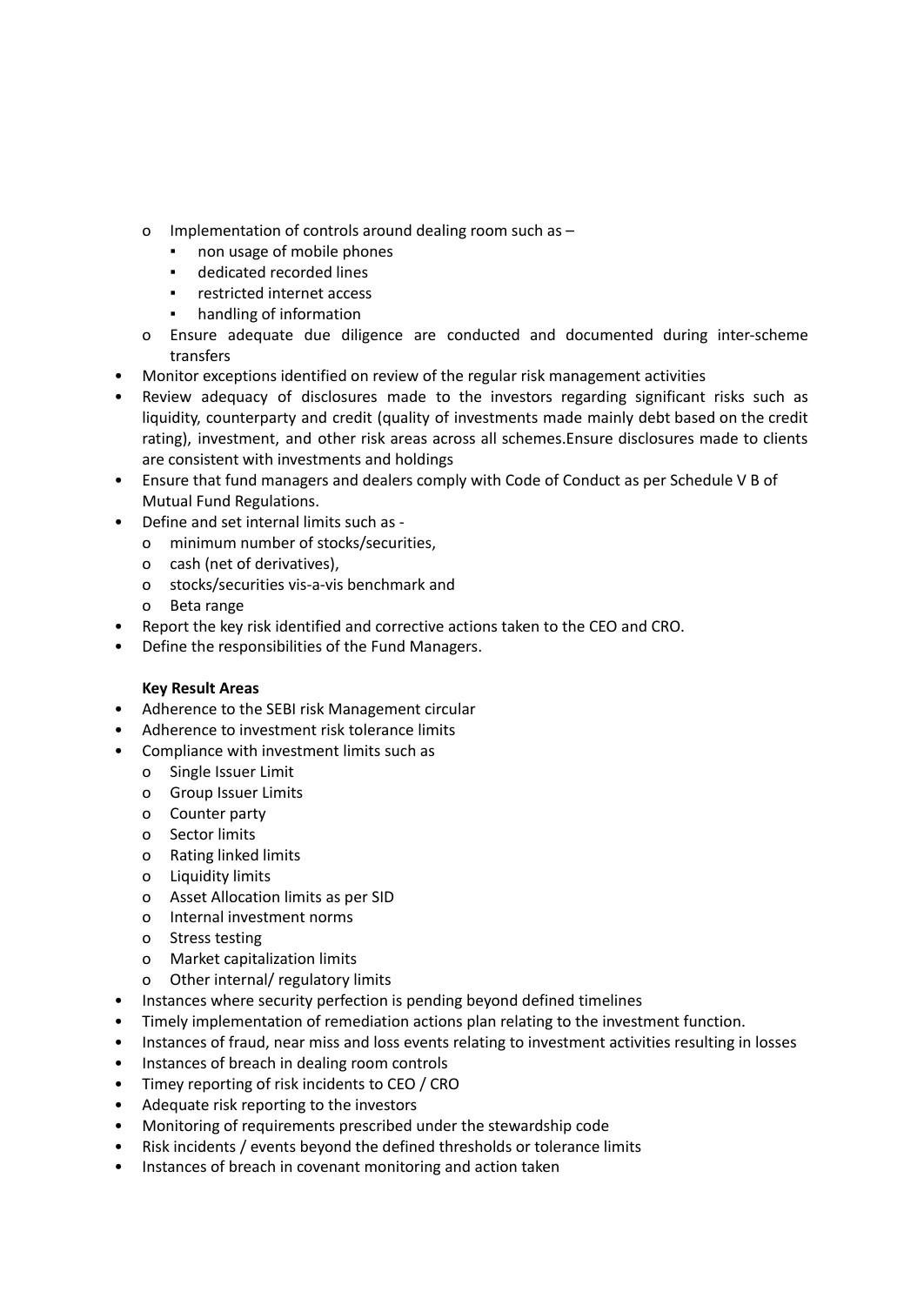# **3.4 Fund Manager (FM)**

# **Roles & Responsibilities**

- Manage investment risk of managed scheme(s). i.e., market risk, liquidity risk, credit risk and other scheme specific risks within approved limits
- Ensure adherence to Risk Management framework, SID, internal & Regulatory limits.
- Ensure adherence of applicable provisions of Mutual Funds Regulations including Code of Conduct per Schedule V B.
- Adhere to the risk appetite framework of the scheme managed by the Fund Manager.
- Suggest / provide inputs on changes required to risk appetite to the CIO
- Recommend reduction/ change in the risk level of the schemes within the Potential Risk Class (PRC) to the CIO.
- Report identified risk, risk related events and corrective actions plans to the CIO
- Measure risks in accordance with the approved internal policy and risk metric.
- Periodic analysis of bulk trades and block deals of large values.
- Analysis and evaluation of ratings received from multiple credit rating agencies for securities across portfolios and take necessary actions
- Ensure disclosures made to clients are consistent with investments and holdings
- Manage and monitor investments in schemes by conducting
	- o Quantitative risk analysis using metrics such as VaR, Sharpe Ratio, Treynor Ratio, Information Ratio, etc.
	- o analysis of concentration limits (counterparty wise, group wise, industry or sector wise, geography wise)
- Perform due diligence at the time of buying securities through inter-scheme transfers.
- Ensure maintenance of all relevant documents and disclosures with regard to debt and money market instruments before finalizing the deal
- Take corrective action for deviations, if required, as per the approved Delegation of Power (DoP).

## **Key Result Area**

- Adherence to the SEBI risk Management circular relating to investment activities
- Adherence with investment limits such as
	- o Single Issuer Limit
	- o Group Issuer Limits
	- o Sector limits
	- o Rating linked limits
	- o Liquidity limits
	- o Asset Allocation limits as per SID
	- o Internal investment norms
	- o Stress testing
	- o Market capitalization limitsOther internal/ regulatory limits
- Adherence to the investment risk tolerance levels for the schemes managed by the fund manager
- Timely implementation of remediation actions plan linked to respective fund manager.
- Instances of fraud, near miss and loss events relating to schemes managed by the fund manager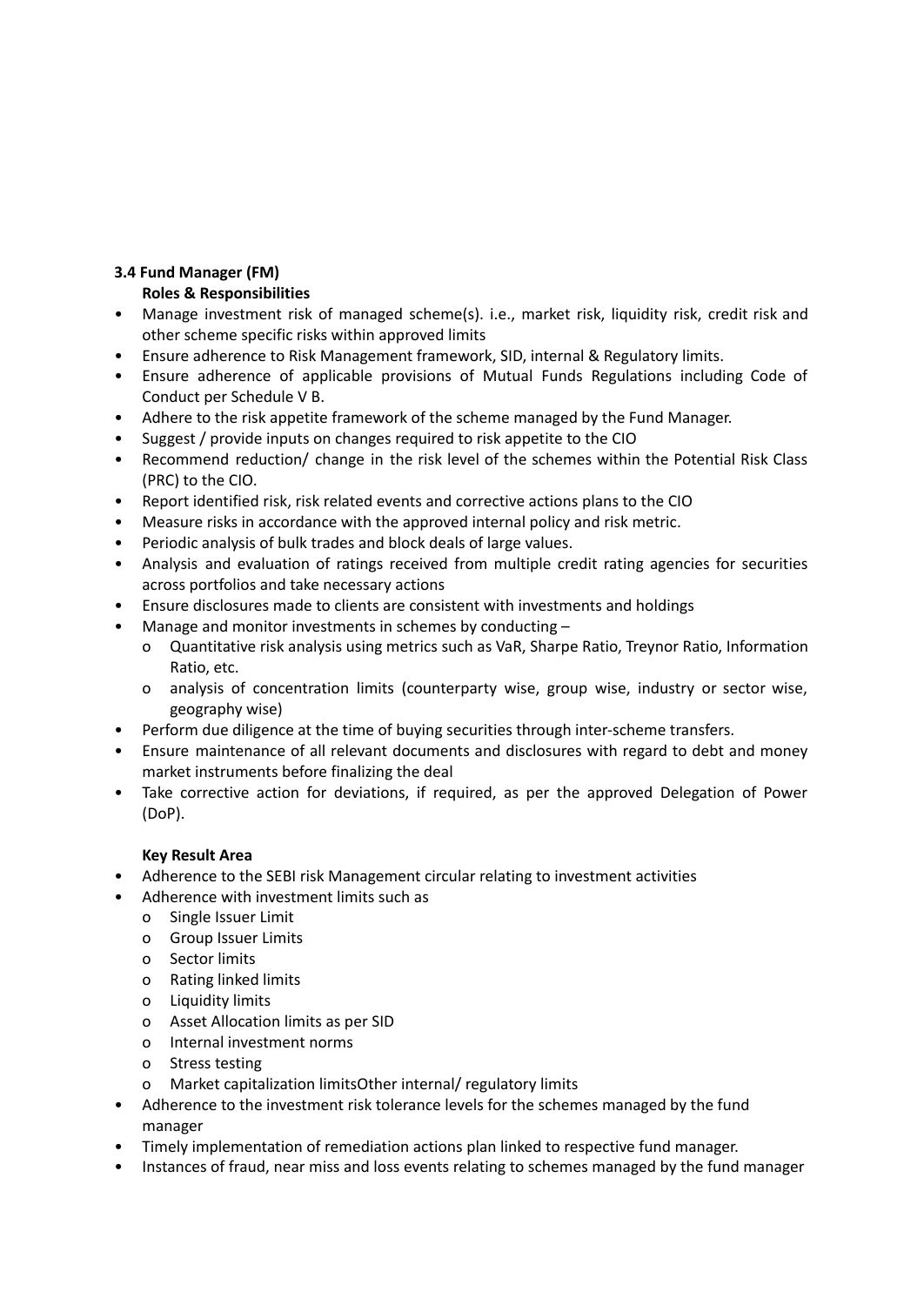- Timely reporting of risk incidents to CIO
- Adherence to DoP
- Adequate due diligence during inter-scheme transfer of securities
- Timely action upon downgrade of securities
- Adequate documentation for debt and money market deals

# **3.5 Chief Compliance Officer ('CCO')**

## **Roles & Responsibilities**

- Responsible for the governance of compliance risks.
- Formulate and implement compliance and other policies such as prevention of front running, outside business activity, commercial bribes and kickbacks, whistle blowing policy, record retention policy, outsourcing arrangements etc. in accordance with SEBI risk management framework and approved by the Board of AMC and Trustee
- Review and suggest changes in the policies and obtain approval from Board of AMC and Trustee
- Ensure identification and communication of regulatory updates to the respective functions and CXOs and monitor implementation.
- Provide inputs to CRO to define risk threshold and risk appetite of Compliance
- Define and delegate roles to the key personnel within the compliance function for identifying and reporting risks
- Provide relevant information to CRO regarding monthly / quarterly risk reporting to the **Committees**
- For the relevant functional risks, identify, analyze and report the following to the CRO and CEO along with recommended action plan for:
	- o Early warning signals
	- o Emerging risks
	- o Major findings
	- o Near miss and loss events
	- o Fraud incidents

Ensure escalation of such incidents as per the escalation matrix approved by CRO.

- Ensure timely and accurate filing of the regulatory returns / filings
- Review the risk level for the functional risk is in accordance with the approved risk threshold and risk metric
- Ensure adherence with the DoP framework
- Formulate, review and update the RCSA for key Compliance risks and controls
- Perform and report outcomes of periodic testing of the RCSA to CRO
- Identify and implement corrective actions / recommend action plans for deviations in the controls and present to CRO/ CEO
- Ensure adherence to the SEBI risk management framework
- Ensure timely submission of regulatory reports to the Regulator and Board of AMC and Trustee as prescribed by the SEBI Mutual Funds Regulations.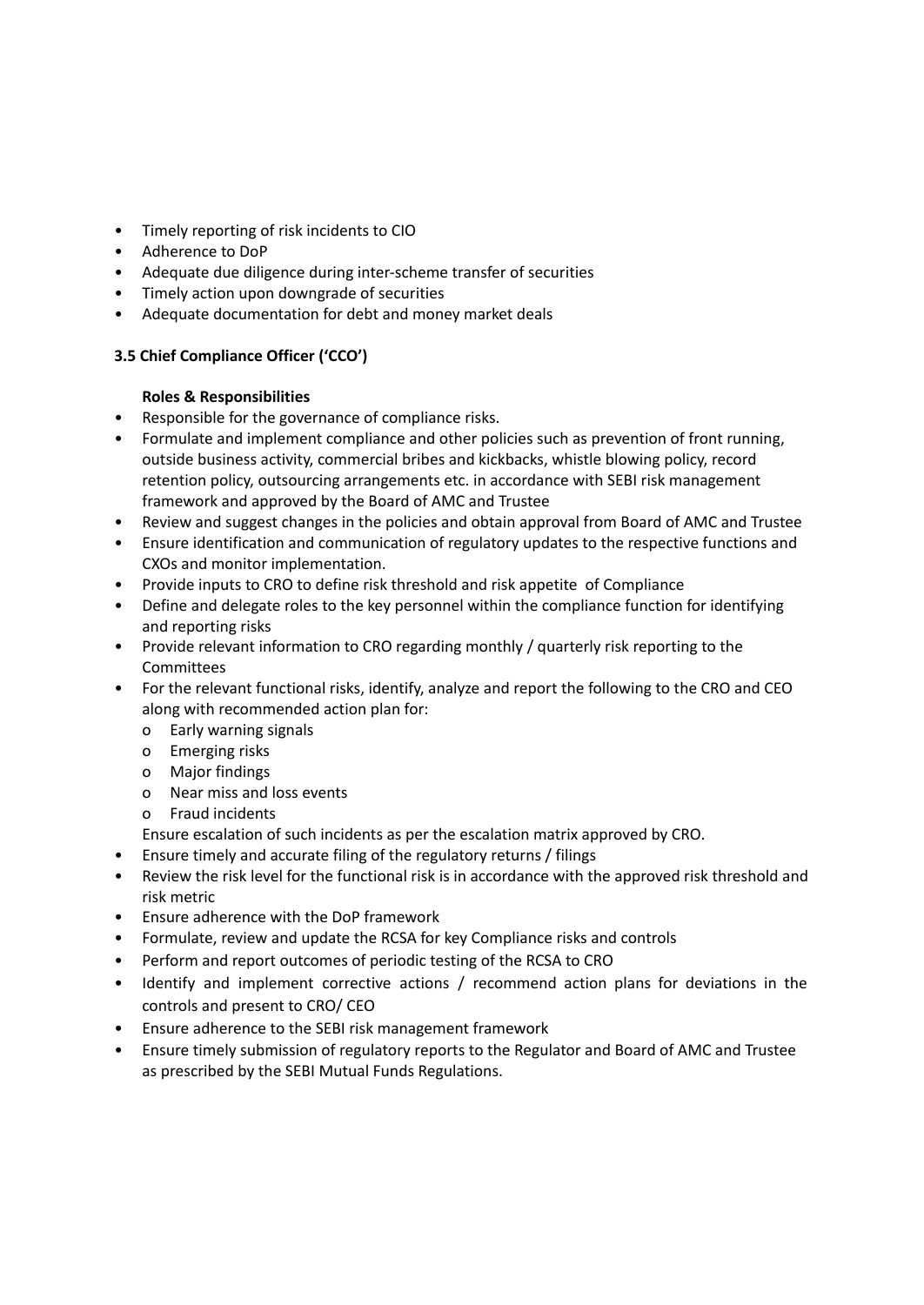- Monitor the following scheme related disclosures
	- o Disclosure of credit (quality of investments made mainly debt based on the credit rating), counterparty, investment and other risks associated with the scheme to the investors
	- o Scheme's risk profile is stated in all communications with investors including in the SID and marketing materials
	- o Incorporate any other elements of risk appetite as may be stipulated by AMCs and Trustees in SID.
- Implement process for prevention or detection of possible insider trading at the personnel or portfolio levels
- Implement process for performing compliance check of AMC's marketing materials (collateral, brochures etc.), website uploads, digital advertising, and performance advertising etc. before its usage.
- Ensure that roles and responsibilities as per the RMF is disclosed on the AMC website

#### **Key Result Areas**

- Adherence to Risk Management Framework
- Compliance with roles and responsibilities and DoP framework
- Risks and inconsistencies identified and reported to CEO / CRO
- Timely reporting of identified risks and outliers to CEO / CRO
- Timely implementation of corrective actions for the risks and deviations relating to compliance function
- Timely reporting of fraud, loss and near miss events relating to Compliance function
- Timely reporting to the regulator, Board of AMC and Trustee
- Adequacies in disclosure in SID
- Compliance check on the marketing material not performed resulting in non- compliance
- Identification and timely implementation of regulatory changes
- Risk incidents / events beyond the defined thresholds or tolerance limits, or the elements in the risk registers which are mapped to the compliance function

## **3.6 Chief Operating Officer ('COO')**

- Responsible for the governance of operational risks.
- Provide inputs to CRO to define risk threshold and risk appetite
- Define and delegate roles to the key personnel within the operations function for identifying and reporting risks
- Provide relevant information to CRO regarding the risk reports
- For the relevant functional risks, identify, analyze and report the following to the CRO and CEO along with recommended action plan for:
	- o Early warning signals
	- o Emerging risks
	- o Major findings
	- o Near miss and loss events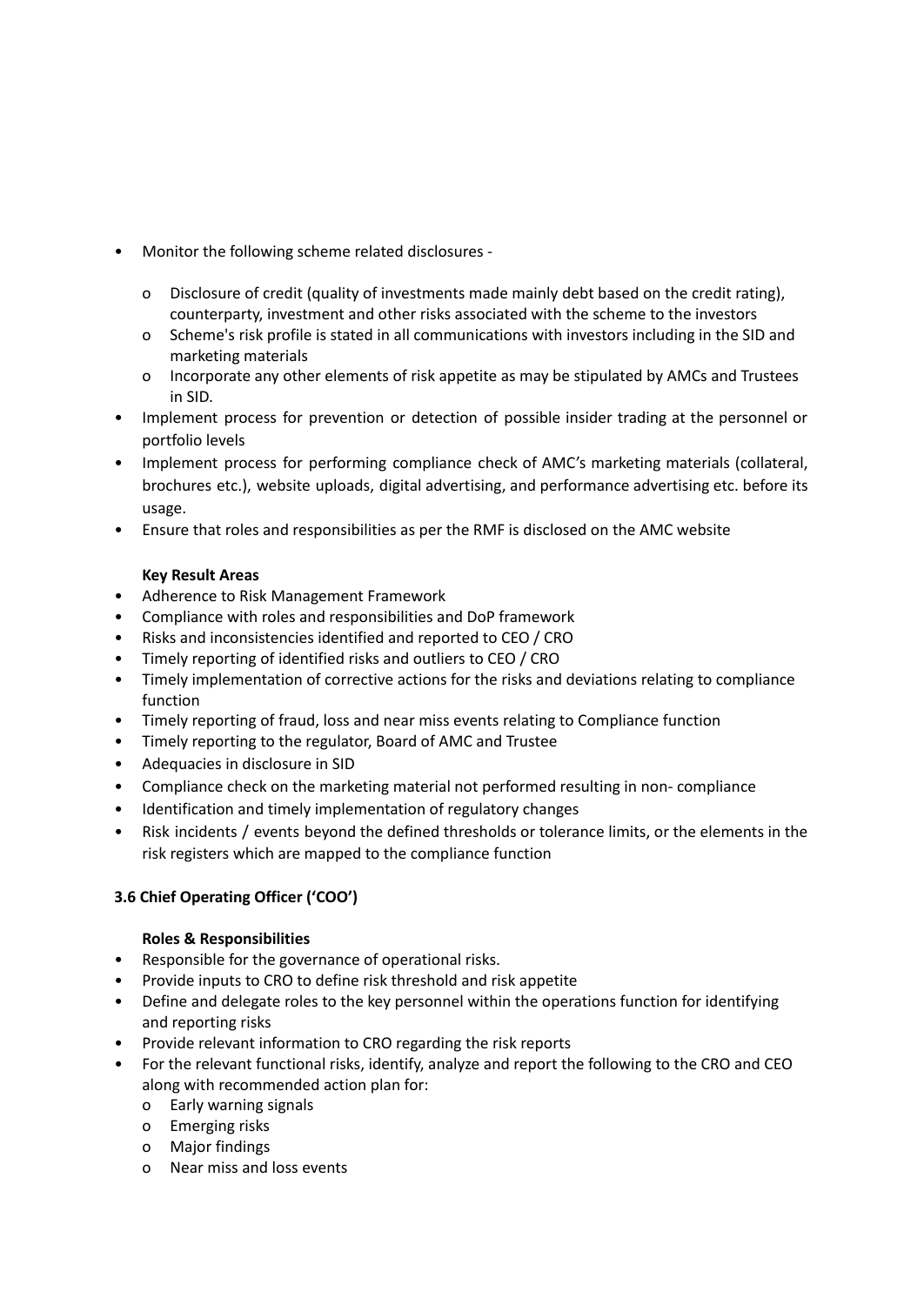o Fraud incidents

Ensure escalation of such incidents as per the escalation matrix approved by CRO.

- Perform adequate due diligence of outsourced vendors prior to onboarding
- Ensure periodic assessment of outsourced vendors considering following elements:
	- o Review of vendors' people, systems and processes
	- o Documentation and communication of error tolerance and code of conduct and monitoring breaches
	- o Monitor fraud vulnerabilities in the outsourced process
- Monitor outliers findings identified during periodic assessment of outsourced vendors and recommend and monitor implementation
- Ensure implementation of an integrated investment management system across front office, mid office and back office.
- Ensure risk level are in accordance to the approved risk threshold and risk metric.
- Ensure adherence with the DoP framework
- Formulate, review and periodically provide inputs to update the RCSA for key risks and controls
- Perform and report outcomes of periodic testing of the RCSA to CRO
- Identify and implement corrective actions / recommend action plans for deviations in the controls and present to CRO/ CEO
- Ensure adherence to the SEBI risk management framework

## **Key Result Areas**

- Adherence to Risk Management Framework
- Compliance with roles and responsibilities and DoP framework
- Risks and inconsistencies identified and reported to CEO / CRO
- Timely reporting of identified risks and outliers to CEO / CRO
- Timely implementation of corrective actions for the risks and deviations
- Timely reporting of fraud, loss and near miss events in the respective functions
- Breach of approved threshold relating to risk appetite and risk metrics
- Deviations / risks identified on outsourced vendor due diligence or internal review
- Risk incidents / events beyond the defined thresholds or tolerance limits

# **3.7 Chief Financial Officer ('CFO')**

- Responsible for the governance of financial accounting and reporting risks.
- Formulate and implement policy for mutual fund accounting and obtain approval from the Board of AMC
- Perform periodic review and suggest changes in the policies and obtain approval from Board of AMC
- Provide inputs to CRO to define risk threshold and risk appetite
- Define and delegate roles to the key personnel within the finance / accounting function for identifying and reporting risks
- Provide relevant information to CRO regarding the risk reports